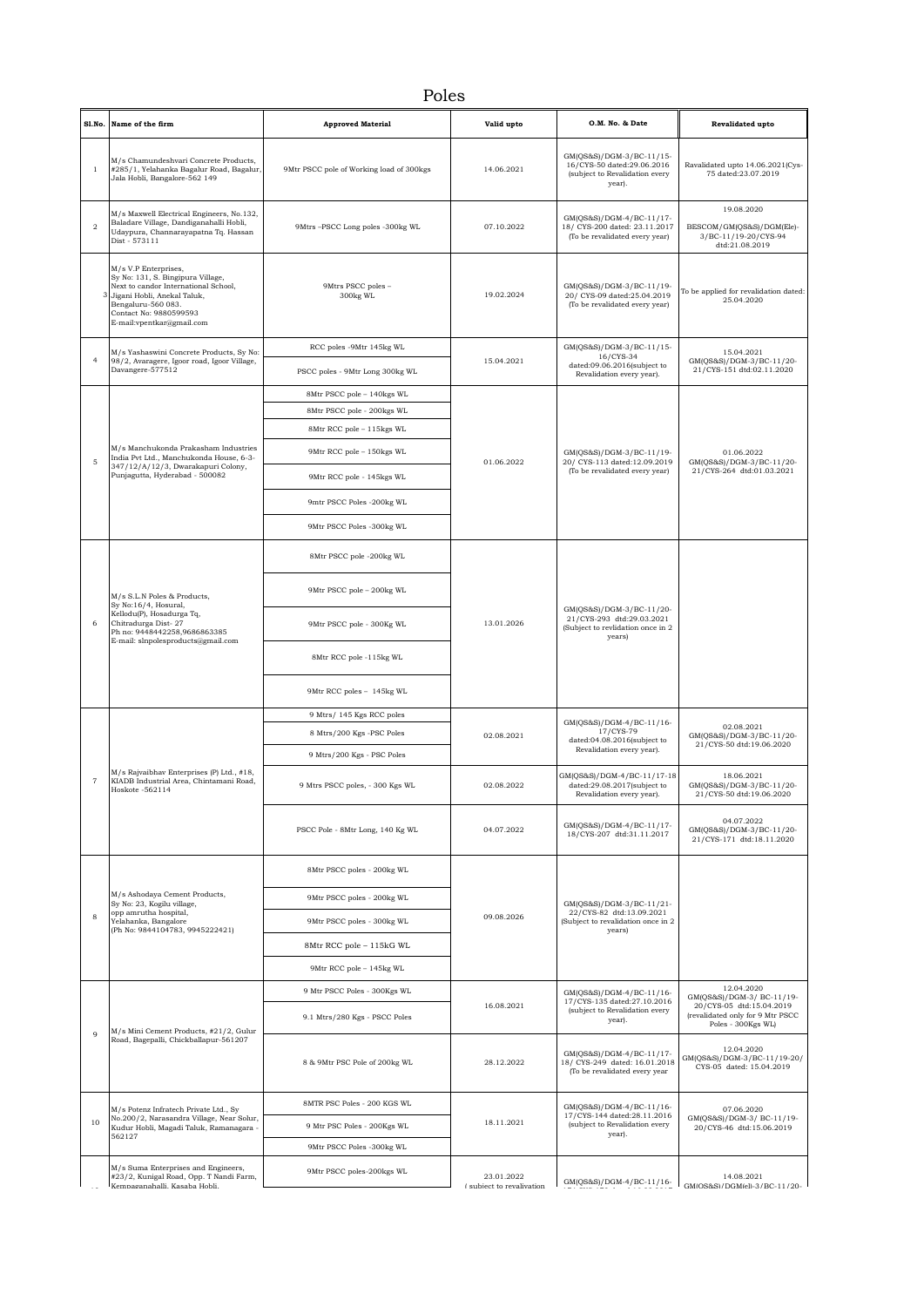| 12 | ivimpagananam, ivasava rivon,<br>Nelamangala, Bangalore Rural<br>(Ph No: 9663314949)(E-<br>mail:Babu49054@gmail.com)                                                                                  | 9Mtr PSCC pole of 300kgs WL                                           | <i>( outfoot to invantation</i><br>every year)             | 17/ CYS-172 dated:16.02.2017<br>(To be revalidated every year).                             | and from the finitum filmes the sec<br>21/CYS-79 dtd:14.08.2020                                       |  |
|----|-------------------------------------------------------------------------------------------------------------------------------------------------------------------------------------------------------|-----------------------------------------------------------------------|------------------------------------------------------------|---------------------------------------------------------------------------------------------|-------------------------------------------------------------------------------------------------------|--|
| 13 | M/s Shiva Concrete products,<br>Sy No:96 & 95/4 - B.P. Road - Oorukere<br>Village, Tumkur - 572106<br>(Ph No:0816-2018038)<br>(Email:sbp.tumkur@gmail.com).                                           | 9Mtrs PSCC poles - 300kg WL                                           | 05.05.2022                                                 | GM(QS&S)/DGM-3/BC-11/19-<br>20/ CYS-66 dated:15.07.2019<br>(To be revalidated every year)   | 05.05.2022<br>GM(QS&S)/DGM-3/BC-11/21-22/<br>CYS-74 dated:26.08.2021                                  |  |
|    |                                                                                                                                                                                                       | 8Mtrs PSCC poles -200kg WL<br>9Mtrs PSCC poles -200kg WL              | 27.03.2024                                                 | GM(QS&S)/DGM-3/BC-11/20-<br>21/ CYS-126 dated:19.09.2020<br>(To be revalidated every year)  | 26.08.2023<br>GM(QS&S)/DGM-3/BC-11/21-22/<br>CYS-74 dated:26.08.2021                                  |  |
| 14 | M/s R.S Industries,                                                                                                                                                                                   | 8 Mtrs/200kgs - PSCC pole<br>9 Mtrs/200kgs - PSCC pole                |                                                            | GM(QS&S)/DGM-4/BC-11/16-                                                                    | 26.12.2021                                                                                            |  |
|    | Plot No: 111/2, Doddabudihal village,                                                                                                                                                                 | 9 Mtrs/300kgs - PSCC pole                                             | 26.12.2021                                                 | 17/ CYS-181 dated:10.03.2017<br>(To be revalidated every year).                             | BESCOM/GM(QS&S)/DGM(Ele)-<br>3/BC-11/20-21/CYS-267                                                    |  |
|    | Davangere-577001                                                                                                                                                                                      | 9Mtr RCC square Pole - 150kg WL                                       |                                                            |                                                                                             | dtd:03.03.2021                                                                                        |  |
|    |                                                                                                                                                                                                       | 8 Mtrs/200kgs & 9Mtrs/200kgs - PSCC Poles                             |                                                            |                                                                                             |                                                                                                       |  |
|    | M/s H.R.B. Industries, Plot No:42/P1 &<br>43, Anagawadi Industrial Area(KIADB),<br>Harihara                                                                                                           | 9Mtr PSCC Poles - 300kg WL                                            | 21.11.2022                                                 | GM(QS&S)/DGM-4/BC-11/16-<br>17/ CYS-05 dated:07.04.2017<br>(To be revalidated every year).  | 21.11.2022<br>BESCOM/GM(QS&S)/DGM(Ele)-<br>3/BC-11/20-21/CYS-246<br>dtd:15.02.2021                    |  |
| 15 |                                                                                                                                                                                                       | 8Mtr RCC Poles -115kg WL                                              |                                                            |                                                                                             |                                                                                                       |  |
|    |                                                                                                                                                                                                       | 9Mtr RCC Poles -145kg WL                                              |                                                            |                                                                                             |                                                                                                       |  |
|    |                                                                                                                                                                                                       | 8Mtr/ 140kgs - PCC Poles                                              |                                                            |                                                                                             | 16.10.2020                                                                                            |  |
| 16 | M/s Yash Concrete Products, Sy No. 104,<br>Thegganakuppe Village, Magadi Taluk -<br>562120                                                                                                            | 8&9 Mtr/200kgs - PSC poles                                            | 09.03.2022                                                 | GM(QS&S)/DGM-4/BC-11/16-<br>17/ CYS-15 dated:28.04.2017<br>(To be revalidated every year).  | GM(QS&S)/DGM(El)-3/BC-11/19-<br>20/CYS-131 dtd:17.10.2019                                             |  |
|    |                                                                                                                                                                                                       | 9Mtr/300kgs- PSCC pole                                                |                                                            |                                                                                             |                                                                                                       |  |
|    |                                                                                                                                                                                                       | 8Mtr/ 140kgs - PCC Poles<br>8&9 Mtr/200kgs - PSC poles                |                                                            |                                                                                             |                                                                                                       |  |
| 17 | M/s Amberkar Pre-stressed Products,<br>Opp. Shankar Textile mills, Near Jain<br>Temple, Harihara Road, Davangere -                                                                                    | 9Mtr/300kgs- PSCC pole                                                | 31.01.2022                                                 | GM(QS&S)/DGM-4/BC-11/17-<br>18/ CYS-201 dated:25.11.2017<br>(To be revalidated every year). | 31.01.2022<br>BESCOM/GM(QS&S)/DGM-3/BC-<br>11/21-22/CYS-46 dtd:22.07.2021                             |  |
|    | 577006                                                                                                                                                                                                | 9Mtr/145kgs - RCC poles                                               | 31.01.2022                                                 |                                                                                             |                                                                                                       |  |
|    |                                                                                                                                                                                                       | 8&9 Mtr/200kgs - PSCC poles                                           |                                                            |                                                                                             |                                                                                                       |  |
| 18 | M/s Sree Industries, Sy No.101/6,<br>Hosahalli, Rangapura Road, Tiptur                                                                                                                                | 9Mtr/300kgs- PSCC pole                                                | 28.02.2022                                                 | GM(QS&S)/DGM-4/BC-11/16-<br>17/ CYS-17 dated:28.04.2017<br>(To be revalidated every year).  | 30.05.2021<br>GM(QS&S)/DGM(El)-3/BC-11/20-<br>21/CYS-73 dtd:13.08.2020                                |  |
|    |                                                                                                                                                                                                       | 8Mtr PSCC poles 200kgs WL                                             |                                                            |                                                                                             |                                                                                                       |  |
| 19 |                                                                                                                                                                                                       | 9Mtr PSC poles-200kgs WL                                              | 18.09.2025<br>(Subject to revalidation once<br>in 2 years) | GM(QS&S)/DGM-3/BC-11/21-<br>22/ CYS-78 dated:02.09.2021                                     |                                                                                                       |  |
|    | M/s Prince Concrete Mfg Pvt Ltd., Sy No:<br>246/1/2, S Bingipura, Begur to Koppa<br>Road, JiganiHobli, Anekal Taluk, Bangalore-<br>560105Ph No: 9880599593)<br>(E-mail:info@princeconretes@gmail.com) | 11Mtr Pre Stressed Spun Pole of 500kgs WL                             |                                                            |                                                                                             |                                                                                                       |  |
|    |                                                                                                                                                                                                       | 9 Mtr PSCC Poles - 300Kgs WL                                          |                                                            |                                                                                             |                                                                                                       |  |
|    |                                                                                                                                                                                                       | 9Mtr RCC Pole - 145kG WL                                              |                                                            |                                                                                             |                                                                                                       |  |
|    | M/s Shri Ganesh Enterprises, No:39/2,                                                                                                                                                                 | 8Mtr - PSCC poles -200 kg WL                                          |                                                            | GM(QS&S)/DGM-4/BC-11/16-<br>17/ CYS-91 dated05.08.2017<br>(To be revalidated every year)    | 14.08.2021<br>GM(QS&S)/DGM-4/BC-11/20-21/<br>CYS-85 dated:17.08.2020                                  |  |
| 20 | Hotteganahalli, Kenchanahalli Post,<br>Harihara Taluk, Davangere District                                                                                                                             | 9Mtrs PSCC Poles - 200 Kg WL                                          | 03.07.2022                                                 |                                                                                             |                                                                                                       |  |
|    | (Ph No: 9449838833)(E-<br>mail:nprasadsps@gmail.com)                                                                                                                                                  | 9Mtrs-PSCC poles -300kg WL                                            |                                                            |                                                                                             |                                                                                                       |  |
|    |                                                                                                                                                                                                       | 8Mtr - PSC poles -200 kg WL                                           |                                                            | GM(QS&S)/DGM-4/BC-11/17-<br>18/ CYS-154 dated 03.10.2017                                    |                                                                                                       |  |
| 21 | M/s PKS Prestressed Concrete Products,<br>Survey No: 265/P1, Doddabathi, P. B.                                                                                                                        | 9Mtrs PSC Poles - 200 Kg WL                                           | 03.10.2022                                                 |                                                                                             | 02.05.2020<br>GM(QS&S)/DGM(Ele)/BC-11/19-                                                             |  |
|    | Road, Davangere -577016                                                                                                                                                                               | 9Mtrs-PSCC poles -300kg WL                                            |                                                            | (To be revalidated every year)                                                              | 20/CYS-21 dtd:03.05.2019                                                                              |  |
|    | M/s Kalleshwara Concrete Products,                                                                                                                                                                    | 8Mtrs PSCC poles -200kg WL                                            |                                                            | GM(QS&S)/DGM-4/BC-11/17-                                                                    | 29.10.2021                                                                                            |  |
| 22 | No.99, Avargere Igoor Road, Igoor Village,<br>Igoor Post, Davangere Taluk Davangere                                                                                                                   | 9Mtrs PSCC poles - 200kg WL<br>9Mtrs-PSCC poles -300kg WL             | 27.03.2022                                                 | 18/ CYS-187 dated16.11.2017<br>(To be revalidated every year)                               | GM(QS&S)/DGM-3/BC-11/20-<br>21/CYS-150 dtd:02.11.2020                                                 |  |
| 23 | M/s K.V.T Industries, No: 134/B, 3rd                                                                                                                                                                  | RCC pole -8Mtr Long 145kg WL<br>9Mtr PSCC Pole of 300kgs Working Load | 20.01.2023                                                 | GM(QS&S)/DGM-4/BC-11/17-<br>18/ CYS-280 dated: 01.03.2018<br>(To be revalidated every year  | 20.01.2023<br>GM(QS&S)/DGM-3/BC-11/20-21/<br>CYS-258 dated: 24.02.2021                                |  |
|    | stage, Mundargi Industrial Area, KIADB,<br>Bellary- 583101                                                                                                                                            | 8Mtrs PSCC poles -200kg WL                                            |                                                            |                                                                                             |                                                                                                       |  |
|    |                                                                                                                                                                                                       | 9Mtrs PSCC poles - 200kg WL                                           | 17.06.2024                                                 | GM(QS&S)/DGM-3/BC-11/19-<br>20/ CYS-78 dated:25.07.2019                                     | 18.02.2023<br>GM(QS&S)/DGM-3/BC-11/20-21/                                                             |  |
|    |                                                                                                                                                                                                       | 8Mtrs PSCC poles -140kg WL                                            |                                                            | (To be revalidated every year)                                                              | CYS-258 dated: 24.02.2021                                                                             |  |
|    |                                                                                                                                                                                                       | 8Mtrs PSCC poles -200kg WL                                            |                                                            |                                                                                             |                                                                                                       |  |
|    | M/s Prakash Spun Pipe Manufactures,<br>#418/324, Near N.H-4, Bypass, P. B. Road,<br>Avaragere Vilage, Davangere - 577003<br>(Ph No:9449865555/944865556)                                              | 9Mtrs PSCC poles - 200kg WL<br>9Mtrs -PSCC poles -300kg WL            | 09.10.2022                                                 | GM(QS&S)/DGM-4/BC-11/17-<br>18/ CYS-201 dated: 25.11.2017<br>(To be revalidated every year) | 30.05.2021<br>GM(QS&S)/DGM-3/BC-11/20-<br>21/CYS-74 dtd:13.08.2020                                    |  |
|    | M/s Sri Datta Sai Cement Products, S.R.<br>No.19, Basinepally (V), Gooty Mandal,<br>Ananthpur District, Andhra Pradesh-<br>515402                                                                     | 8Mtrs/200kg WL - PSCC poles                                           |                                                            | GM(QS&S)/DGM-4/BC-11/17-                                                                    | 25.09.2022<br>GM(QS&S)/DGM-3/BC-11/21-22/<br>CYS-89 dated: 23.09.2021                                 |  |
|    |                                                                                                                                                                                                       | 9Mtrs/200kg WL - PSCC poles                                           | 25.09.2022                                                 | 18/ CYS-260 dated: 27.01.2018<br>(To be revalidated every year)                             |                                                                                                       |  |
| 25 |                                                                                                                                                                                                       | 11Mtrs/365kg WL-PSCC poles                                            |                                                            |                                                                                             |                                                                                                       |  |
|    |                                                                                                                                                                                                       | 9Mtr PSCC Pole of 300kgs Working Load                                 | 28.06.2022                                                 | GM(QS&S)/DGM-4/BC-11/17-<br>18/ CYS-279 dated: 27.02.2018<br>(To be revalidated every year) | 28.06.2022<br>GM(QS&S)/DGM-3/BC-11/21-22/<br>CYS-89 dated: 23.09.2021                                 |  |
|    |                                                                                                                                                                                                       | 8Mtr PSCC pole - 200kg WL                                             |                                                            |                                                                                             |                                                                                                       |  |
|    | M/s Geetha Concrete poles, No.186,                                                                                                                                                                    | 9Mtr PSCC pole - 200kg WL                                             |                                                            |                                                                                             |                                                                                                       |  |
| 26 | Mahadeva Kodigenahalli (Gopalapura),<br>Bagalur post, Jalahobli, Bangalore-562                                                                                                                        | 9Mtr PSCC pole -300kg WL                                              | 21.03.2023                                                 | GM(QS&S)/DGM-4/BC-11/17-<br>(To be revalidated every year                                   | 21.03.2023<br>18/ CYS-314 dated: 27.03.2018 GM(QS&S)/DGM-3/BC-11/20-21 /<br>CYS-274 dated: 04.03.2021 |  |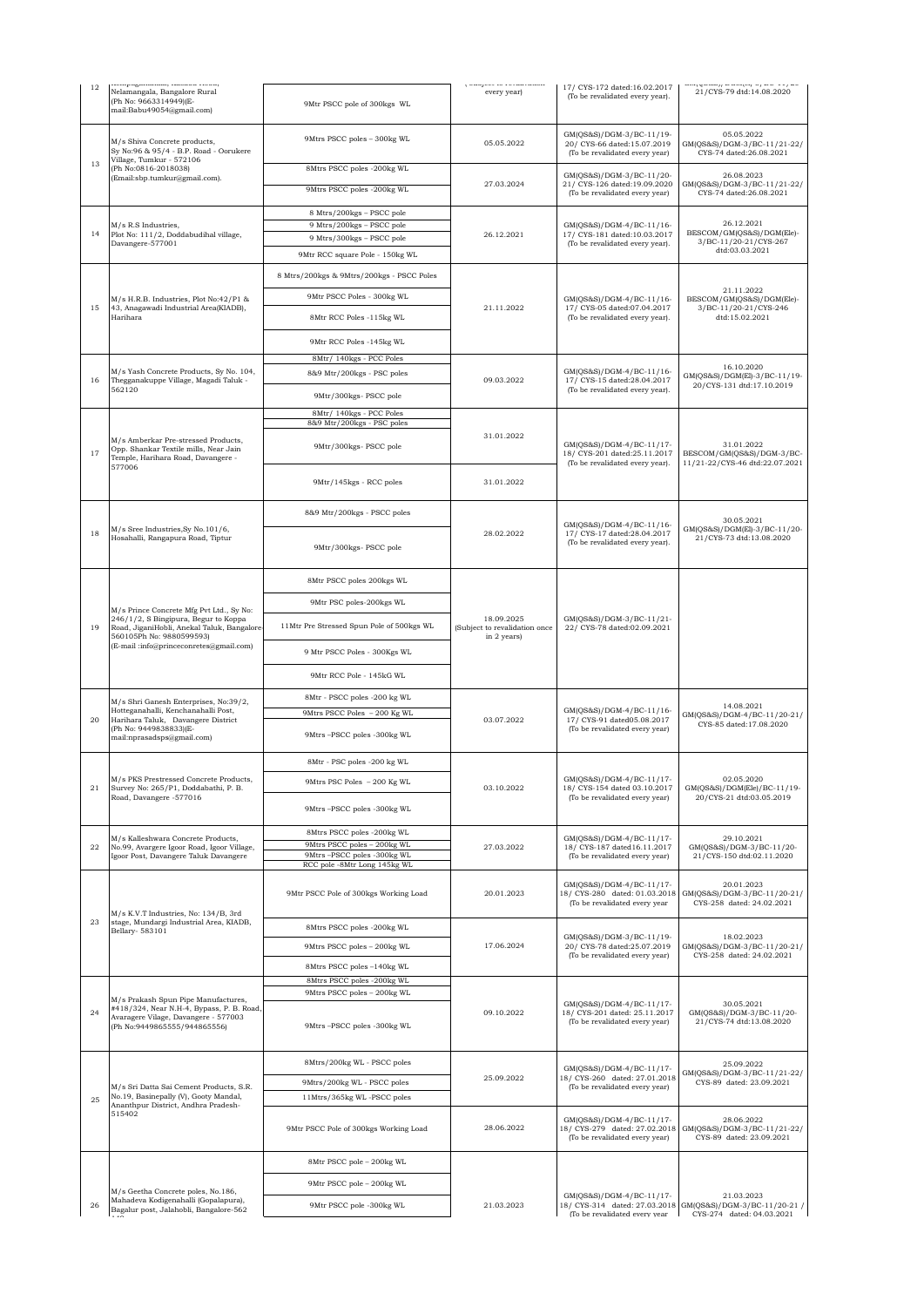| 149                                                                                                                                                                                                                                           |                                                         |            |                                                                                                 |                                                                             |  |
|-----------------------------------------------------------------------------------------------------------------------------------------------------------------------------------------------------------------------------------------------|---------------------------------------------------------|------------|-------------------------------------------------------------------------------------------------|-----------------------------------------------------------------------------|--|
|                                                                                                                                                                                                                                               | 8Mtr RCC pole - 115kg WL                                |            |                                                                                                 |                                                                             |  |
|                                                                                                                                                                                                                                               | 9Mtr RCC pole - 145kg WL                                |            |                                                                                                 |                                                                             |  |
| M/s Maruthi Cement Udyog, KIADB, Plot                                                                                                                                                                                                         | 8 & 9Mtr PSCC Pole - 200kgs Working Load                |            | GM(QS&S)/DGM-3/BC-11/18-                                                                        | 30.06.2023                                                                  |  |
| 27<br>No: 49, II phase, Antrasanahalli, Tumkur                                                                                                                                                                                                | 9Mtr PSCC poles - 300kgs Working Load                   | 30.06.2023 | 19/ CYS-171 dated:19.01.2019<br>(To be revalidated every year)                                  | GM(QS&S)/DGM-3/BC-11/21-<br>22/CYS-42 dtd:19.07.2021                        |  |
| M/s Krishna Concrete products,                                                                                                                                                                                                                | 9Mtrs PSCC(PSC) poles - 200kg WL                        |            |                                                                                                 |                                                                             |  |
| No.78, Hosur Road, Malur,<br>Kolar<br>Dist - 563130<br>28<br>Contact No: 9901654251/9880283515<br>Email: kcpmalur@gmail.com                                                                                                                   | 9Mtrs PSCC poles -300kg WL                              | 27.08.2023 | GM(QS&S)/DGM-3/BC-11/18-<br>19/ CYS-195 dated:14.02.2019<br>(To be revalidated every year)      |                                                                             |  |
|                                                                                                                                                                                                                                               | 8Mtrs PSCC poles - 200kg WL                             |            |                                                                                                 |                                                                             |  |
|                                                                                                                                                                                                                                               | 9Mtrs PSCC poles - 200kg WL                             | 29.08.2023 | GM(QS&S)/DGM-3/BC-11/18-<br>19/ CYS-192 dated:12.02.2019<br>(To be revalidated every year)      |                                                                             |  |
| M/s Maruthi Concrete Products, Sy                                                                                                                                                                                                             | 8Mtrs PCC poles - 140kg WL                              |            |                                                                                                 | 29.08.2023                                                                  |  |
| No.131, Yediyur, Mahadeva Kodegehalli<br>29<br>Road, Bagalur post, Baglur -562149-<br>562149                                                                                                                                                  | 9Mtrs PSCC poles -300kg WL                              |            |                                                                                                 | GM(QS&S)/DGM-3/BC-11/21-<br>22/CYS-19 dtd:09.06.2021                        |  |
|                                                                                                                                                                                                                                               | 11Mtr PSC Circular spun pole - 500kgs WL                |            |                                                                                                 |                                                                             |  |
|                                                                                                                                                                                                                                               | 9Mtr RCC poles - 145kg WL                               | 29.08.2023 | GM(QS&S)/DGM-3/BC-11/20-<br>21/ CYS-38 dated:05.06.2020<br>(To be revalidated every year)       |                                                                             |  |
|                                                                                                                                                                                                                                               | 8Mtrs PSCC Poles - 200kg WL                             |            |                                                                                                 |                                                                             |  |
|                                                                                                                                                                                                                                               | 9Mtrs PSCC Poles - 200kg WL                             |            |                                                                                                 |                                                                             |  |
| M/s Akshaya Cement Products,                                                                                                                                                                                                                  | 8Mtr RCC pole - 115kG WL                                | 22.06.2025 | GM(QS&S)/DGM-3/BC-11/21-<br>22/ CYS-27 dated:28.06.2021                                         |                                                                             |  |
| 30<br>Bhadrapura, Kunigal Road, Solur Hobli,<br>Magadi Taluk, Ramanagara (Ph No: 080-                                                                                                                                                         | 9Mtr RCC pole - 145kgs WL                               |            | (Subject to Revalidation once in 2                                                              |                                                                             |  |
| 22281199, 7022654826)                                                                                                                                                                                                                         | 9Mtrs PSCC poles -300kg WL                              |            | years)                                                                                          |                                                                             |  |
|                                                                                                                                                                                                                                               | 11Mtr PSCC pole - 365kG WL                              | 21.06.2026 |                                                                                                 |                                                                             |  |
| M/s Jyothi Electricals,<br>Post Box.300,<br>Jyohi Buliding, Maidan Road,<br>$Mangalore - 575001.$<br>31<br>Factory Unit: Amanikere Village, Kora<br>Hobli, Kora, Tumkur.<br>Contact No: 2440590/2425662                                       | 8 & 9Mtrs PSCC Poles - 200kg WL                         | 05.01.2024 | GM(QS&S)/DGM-3/BC-11/18-<br>19/ CYS-217 dated:23.03.2019<br>(To be revalidated every year)      |                                                                             |  |
|                                                                                                                                                                                                                                               | 12.5Mtr PSCC circular spun pole -350kgs WL              |            | GM(QS&S)/DGM-3/BC-11/<br>19-20/CYS-102<br>dated:28.08.2019                                      |                                                                             |  |
| M/s HBL Power Systems Limited,<br>Registered Office: Road No:10, Banjara<br>Hills, Hyderabad - 500034<br>Factory Unit:                                                                                                                        | 13Mtr PSCC circular spun pole -500kgs WL                | 22.07.2024 |                                                                                                 | 05.09.2021<br>GM(QS&S)/DGM-3/BC-11/<br>20-21 / CYS-111 dated:               |  |
| Kanaparru - Village, Nadendla - Mandal,<br>32<br>Guntur - District<br>Contact No: 91-40-23355575, 23355085<br>Mobile No:8096967933                                                                                                            | 15Mtr PSCC circular spun pole -500kgs WL                |            | (To be revalidated every year)                                                                  | 07.09.2020                                                                  |  |
| E-mail:contact@hbl.com                                                                                                                                                                                                                        | Pre - Stressed Tubular Spun Pole 11Mtr Long 500kg<br>WL | 02.12.2021 | GM(QS&S)/DGM-3/BC-11/<br>20-21 / CYS-178 dated:<br>02.12.2020                                   |                                                                             |  |
| M/s Umashankar Industries, Sy No:12/1,                                                                                                                                                                                                        | 8mtr PSCC Poles -200kg WL                               |            |                                                                                                 | 05.07.2022<br>GM(QS&S)/DGM-3/BC-11/<br>20-21 / CYS-233 dated:<br>28.01.2021 |  |
| Near Budagumpa Cross, Sultanpur Village<br>Tq./Dist. Koppal - 583231 (Ph No:<br>33<br>9916062580, 7899311022)<br>(E-mail:uisnd2015@gmail.com)                                                                                                 | 9mtr PSCC Poles -200kg WL                               | 05.07.2022 | GM(QS&S)/DGM-3/BC-11/<br>19-20 / CYS-92 dated:<br>05.08.2017<br>(To be revalidated every year)  |                                                                             |  |
|                                                                                                                                                                                                                                               | 9Mtr PSCC Poles -300kg WL                               |            |                                                                                                 |                                                                             |  |
|                                                                                                                                                                                                                                               | 8Mtr & 9Mtr PSCC poles - 200kg WL                       |            |                                                                                                 |                                                                             |  |
| M/s AMBA Industries,<br>Sy No.101/6, Hosahalli, Rangapura Road,                                                                                                                                                                               | 8Mtr PSCC poles 140kg WL                                |            | GM(QS&S)/DGM-3/BC-11/                                                                           | 10.12.2020<br>GM(QS&S)/DGM-3/BC-11/                                         |  |
| 34<br>Tiptur<br>Mob No:9686551107/08, 9591813727<br>E-mail: ambindutries.net@gmail.com                                                                                                                                                        | 9Mtr PSCC poles - 300kg WL                              | 09.03.2022 | 17-18 / CYS-14 dated:<br>28.04.2017                                                             | 19-20 / CYS-166 dated:<br>10.12.2019<br>(To be revalidated every year)      |  |
| M/s Ferrocements Pre Fab Pvt Ltd, Regd<br>Office: No187, Ground Floor, Link Road,<br>Malleswaram, Bangalore (Factory<br>35<br>Unit:14/C, Attibele Industrial Area, Hosur<br>Road, Bangalore)<br>Ph No:9611133595<br>E-mail:ferocem@yahoo.com) | 11 Mtr PSCC Spun Concrete Pole<br>(500kg LW)            | 28.03.2022 | GM(QS&S)/DGM-3/BC-11/15-<br>16/CYS-32<br>dated:07.06.2016(Subject to<br>Revalidaion every year) | 23.12.2022<br>GM(QS&S)/DGM-3/BC-11/<br>20-21 / CYS-198 dtd:23.12.2020       |  |
|                                                                                                                                                                                                                                               | 8Mtrs PSCC poles -200kg WL                              | 09.10.2024 |                                                                                                 |                                                                             |  |
| M/s Shaakya Industries,<br>Plot No:91, Vasanthanarashapura KIADB<br>Industrial Area,                                                                                                                                                          | 9Mtrs PSCC poles - 200kg WL                             |            | GM(QS&S)/DGM-3/BC-11/<br>19-20 / CYS-184 dtd:31.12.2019                                         | 02.02.2023<br>GM(QS&S)/DGM-3/BC-11/20-<br>21/CYS-235 dtd:02.02.2021         |  |
| 2nd Phase, Tumakuru<br>36                                                                                                                                                                                                                     | 9Mtrs PSCC poles -300kg WL                              |            | (Subject to Revalidaion every<br>year)                                                          |                                                                             |  |
| Contact No:                                                                                                                                                                                                                                   |                                                         |            |                                                                                                 |                                                                             |  |
| 9538058855/080-23395777<br>E-mail:saru.parsi@gmail.com                                                                                                                                                                                        | 8Mtr RCC pole - 115Kg WL                                |            | 02.02.2022                                                                                      |                                                                             |  |
|                                                                                                                                                                                                                                               | 9Mtr RCC pole - 145kg WL                                | 02.02.2022 | GM(QS&S)/DGM-3/BC-11/20-<br>21/CYS-235 dtd:02.02.2021                                           |                                                                             |  |
| M/s Suman Concrte Products, M.Pais<br>Building, Miadan Road, Mangalore -<br>575001(Factory Unit: Kurubarahalli                                                                                                                                | 8 & 9Mtr PSCC Pole - 200kgs Working Load                |            | GM(Q,S&S)/DGM-3/BC-11/18-<br>19/Cys-160 dated:28.12.2018 &<br>GM(Q,S&S)/DGM-3/BC-11/18-         | 20.04.2021                                                                  |  |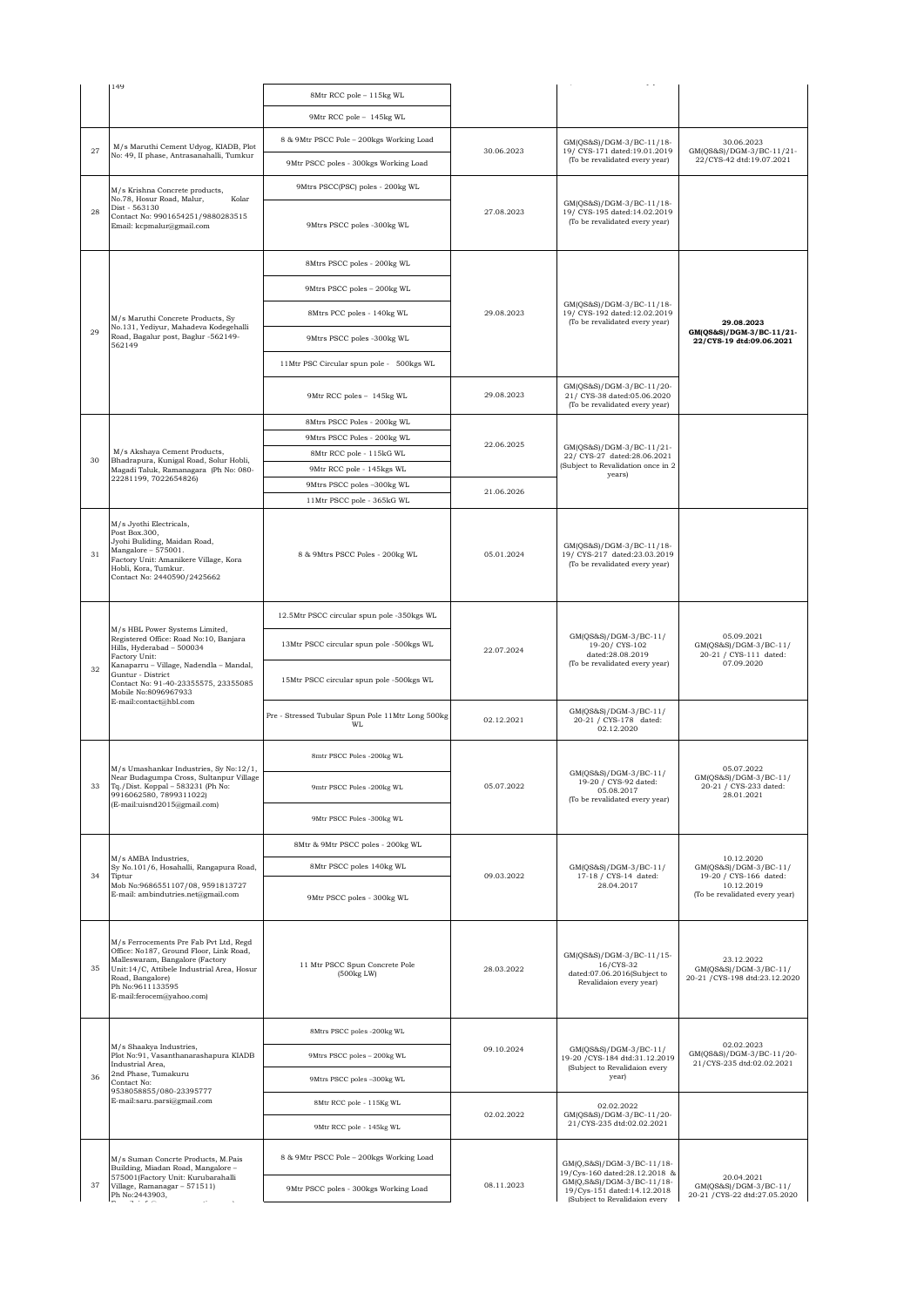|    | E-mail: info@roopacorporation.com)                                                                                                                                                                                                                                |                                                            |            | $\sqrt{2}$ and $\sqrt{2}$ and $\sqrt{2}$ and $\sqrt{2}$<br>year)                                                                                                                                                |                                                                         |
|----|-------------------------------------------------------------------------------------------------------------------------------------------------------------------------------------------------------------------------------------------------------------------|------------------------------------------------------------|------------|-----------------------------------------------------------------------------------------------------------------------------------------------------------------------------------------------------------------|-------------------------------------------------------------------------|
|    |                                                                                                                                                                                                                                                                   | 11Mtr Pre Stressed Spun Pole of 500kgs WL                  |            |                                                                                                                                                                                                                 |                                                                         |
|    | M/s Roopa Engineering Corporation,<br>Jyothi Building, Maidan Road, Mangalore -<br>575001<br>Contact No: 0824-242676<br>E-mail: roopacorporation@yahoo.com                                                                                                        | 8Mtrs PSCC poles -200kg WL                                 | 24.06.2024 | GM(QS&S)/DGM-3/BC-11/                                                                                                                                                                                           |                                                                         |
| 38 |                                                                                                                                                                                                                                                                   | 9Mtrs PSCC poles - 200kg WL                                |            | 20-21 / CYS-41 dtd:18.06.2020<br>(Subject to Revalidaion every<br>year)                                                                                                                                         |                                                                         |
|    |                                                                                                                                                                                                                                                                   | 9Mtrs PSCC poles -300kg WL                                 |            |                                                                                                                                                                                                                 |                                                                         |
|    | M/s Chamundeshwari concrete products,<br>#285/1, Yelahanka bagalur Road, Bagalur,<br>Jala Hobli,<br>Bangalore-562149.<br>(Ph no:9141391919,<br>(E mail:chamundeshvari@gmail.com)                                                                                  | 8Mtr PSCC pole -200kg WL                                   |            |                                                                                                                                                                                                                 |                                                                         |
| 39 |                                                                                                                                                                                                                                                                   | 9Mtr PSCC pole - 200kg WL                                  | 04.03.2023 | GM(QS&S)/DGM-3/BC-11/<br>20-21 / CYS-59 dtd:17.07.2020<br>(Subject to Revalidaion every<br>year)                                                                                                                |                                                                         |
|    |                                                                                                                                                                                                                                                                   | 9Mtr PSCC pole - 300Kg WL                                  |            |                                                                                                                                                                                                                 | 04.03.2023<br>GM(QS&S)/DGM-3/BC-11/<br>20-21 / CYS-277 dtd:04.03.2021   |
|    |                                                                                                                                                                                                                                                                   | 8Mtr RCC pole -115kg WL                                    |            |                                                                                                                                                                                                                 |                                                                         |
|    |                                                                                                                                                                                                                                                                   | 9Mtr RCC poles - 145kg WL                                  |            |                                                                                                                                                                                                                 |                                                                         |
|    | M/s Nandhi Concrete Products, Opp.                                                                                                                                                                                                                                | 8 & 9Mtr PSCC Poles - 200kgs Working Load                  |            | GM(QS&S)/DGM-3/BC-11/<br>18-19 / CYS-57 dtd:25.06.2018<br>(Subject to Revalidaion every<br>year)                                                                                                                |                                                                         |
| 40 | Gante Basavanna temple, N.H 206,<br>Mudigere, Gubbi Tq, Tumkur Dist.<br>(Ph No: 8971113511, 9900818484) (E-<br>mail: nandhi.products@gmail.com)                                                                                                                   | 9Mtr PSCC poles - 300kgs Working Load                      | 05.05.2023 |                                                                                                                                                                                                                 | 14.08.2021<br>GM(QS&S)/DGM(El)-3/BC-11/20-<br>21/CYS-84 dtd:17.08.2020  |
|    | M/s SMK Concrete Industries, No 77,<br>Srinivasapura Grama, Thorebyrasandra                                                                                                                                                                                       | 8Mtrs PSCC poles -200kg WL                                 |            | GM(QS&S)/DGM(El)-3/BC-11/20-                                                                                                                                                                                    |                                                                         |
| 41 | Post, Jogipalya, Nelamangala, Bengaluru -<br>562123 (Ph No:                                                                                                                                                                                                       | 9Mtrs PSCC poles - 200kg WL                                | 03.04.2025 | 21/CYS-87<br>dtd:17.08.2020/19.08.2020<br>(Subject to Revalidaion every<br>year)                                                                                                                                |                                                                         |
|    | 9343712298,9945280176, 9986449988 &<br>8050796001)                                                                                                                                                                                                                | 9Mtr RCC poles - 145kgs WL                                 |            |                                                                                                                                                                                                                 |                                                                         |
|    | M/s Shri Lakshmi Gowri Concrete<br>Products,<br>Site No.116/1, N.H. 206, Islampura Gate<br>Near HP Petrol Bunk, Gubbi Tq, Tumkur<br>Dist. Karnataka, 572126<br>(Ph No: 8971113511, 9535034444)                                                                    | 8 & 9Mtr PSCC Poles - 200kgs Working Load                  |            | GM(QS&S)/DGM(El)-3/BC-11/20-<br>21/CYS-97 dtd:28.08.2020<br>(Subject to Revalidaion every<br>year)                                                                                                              |                                                                         |
| 42 |                                                                                                                                                                                                                                                                   | 9Mtr PSCC poles - 300kgs Working Load                      | 20.06.2025 |                                                                                                                                                                                                                 |                                                                         |
| 43 | M/s Vishava Concrete Products,<br>Bhadrapura, Kunigal Road,<br>Solur Hobli, Magadi Taluk,<br>Bangalore Rural Dist<br>Ph No:080-42072889, 7022654826                                                                                                               | 8Mtrs PSCC poles -200kg WL                                 |            | GM(QS&S)/DGM(El)-3/BC-11/20-<br>21/CYS-100 dtd:01.09.2020<br>(Subject to Revalidaion every<br>year)<br>GM(QS&S)/DGM(El)-3/BC-11/20-<br>21/CYS-07 dtd:21.04.2021<br>(Subject to revalidation once in 2<br>years) |                                                                         |
|    |                                                                                                                                                                                                                                                                   | 9Mtrs PSCC poles - 200kg WL                                | 22.06.2025 |                                                                                                                                                                                                                 |                                                                         |
|    |                                                                                                                                                                                                                                                                   | 8Mtr RCC pole -115kg WL                                    | 21.04.2025 |                                                                                                                                                                                                                 |                                                                         |
|    |                                                                                                                                                                                                                                                                   | 9Mtr RCC pole - 145kg WL                                   |            |                                                                                                                                                                                                                 |                                                                         |
|    | M/s Srinivasa Concrete Products, Jagalur<br>Road, Alur Village, Davangere.<br>(Ph No: 9448213045, 8553502125) (E-<br>mail: Sri Srinivasa<br>electricals16@gmail.com)                                                                                              | 8Mtrs PSCC poles -200kg WL<br>9Mtrs PSCC poles - 200kg WL  | 20.03.2023 | GM(QS&S)/DGM(El)-4/BC-11/17<br>18/CYS-316 dtd: 27.03.2018<br>(Subject to Revalidaion every<br>year)                                                                                                             |                                                                         |
|    |                                                                                                                                                                                                                                                                   | 9Mtrs-PSCC poles -300kg WL                                 |            |                                                                                                                                                                                                                 | 04.09.2021<br>GM(QS&S)/DGM(El)-3/BC-11/20-                              |
| 44 |                                                                                                                                                                                                                                                                   | 11Mtr PSCC Circular spun pole-500kgs WL                    |            |                                                                                                                                                                                                                 | 21/CYS-106 dtd:05.09.2020                                               |
|    |                                                                                                                                                                                                                                                                   | 9Mtr RCC poles - 145kg WL                                  | 20.03.2023 | GM(QS&S)/DGM(El)-3/BC-11/17<br>18/CYS-316 dtd: 27.03.2018<br>(Subject to Revalidaion every<br>year)                                                                                                             | 04.09.2021<br>GM(QS&S)/DGM(El)-3/BC-11/20-<br>21/CYS-131 dtd:28.09.2020 |
|    | M/s Sree Ganesha Power Products,<br>Sy No:133, Vajarahalli Village, Mantapa<br>Dhakale Bannerghatta Post, Jigani Hobli,<br>Bangalore - 560083.                                                                                                                    | Pre - Stressed Tubular Spun Pole 11 Mtr Long -<br>500Kg WL | 15.12.2021 | GM(QS&S)/DGM(El)-3/BC-11/20-<br>21/CYS-188 dtd:16.12.2020                                                                                                                                                       |                                                                         |
| 45 |                                                                                                                                                                                                                                                                   | RCC Pole - 9 Mtr Long, 145 Kg WL                           |            |                                                                                                                                                                                                                 |                                                                         |
|    |                                                                                                                                                                                                                                                                   | PSCC Pole - 8 Mtr Long, 200 Kg WL                          |            |                                                                                                                                                                                                                 |                                                                         |
|    |                                                                                                                                                                                                                                                                   | PSCC Pole - 9 Mtr Long, 200 Kg WL                          |            |                                                                                                                                                                                                                 |                                                                         |
| 46 | M/s Peacock Industries,<br>(Factory Unit 1: 110/84, BT Layout,<br>Mahaveer Road, Davangere - 577001.<br>Factory Unit 2: Survey No. 61/1,<br>Togarekatte Panchayat, Narayanapura,<br>Harapanahalli, Davanagere).<br>Ph No: 08192-276392,<br>9448043405, 9844065336 | 8Mtr PSCC poles -200kg WL                                  |            |                                                                                                                                                                                                                 |                                                                         |
|    |                                                                                                                                                                                                                                                                   | 9Mtr PSCC poles - 200kg WL                                 | 21.12.2025 | GM(QS&S)/DGM(El)-3/BC-11/20-<br>21/CYS-195 dtd:22.12.2020<br>(Subject to revalidation once in 2                                                                                                                 |                                                                         |
|    |                                                                                                                                                                                                                                                                   | 9Mtr RCC poles-145kgs WL                                   |            |                                                                                                                                                                                                                 |                                                                         |
|    |                                                                                                                                                                                                                                                                   | 8Mtr RCC poles -115 Kg WL                                  |            | years)                                                                                                                                                                                                          |                                                                         |
|    |                                                                                                                                                                                                                                                                   | 9Mtrs PSCC poles -300kg WL                                 |            |                                                                                                                                                                                                                 |                                                                         |
|    | M/s PKKR Electric Poles<br>Sy No.36, Near Vikrant Radial Road, Next                                                                                                                                                                                               | 8Mtr PSCC poles - 200kg WL                                 |            |                                                                                                                                                                                                                 |                                                                         |
| 47 | to Tata Service Station, Hebbal Road,<br>Mysore                                                                                                                                                                                                                   | 9Mtr PSCC poles - 200kg WL                                 | 12.01.2022 | GM(QS&S)/DGM(El)-3/BC-11/20-<br>21/CYS-219 dtd:13.01.2021                                                                                                                                                       |                                                                         |
|    | Ph No:9342105825/ 9845117131                                                                                                                                                                                                                                      | 9Mtr RCC poles - 145kgs WL                                 |            |                                                                                                                                                                                                                 |                                                                         |